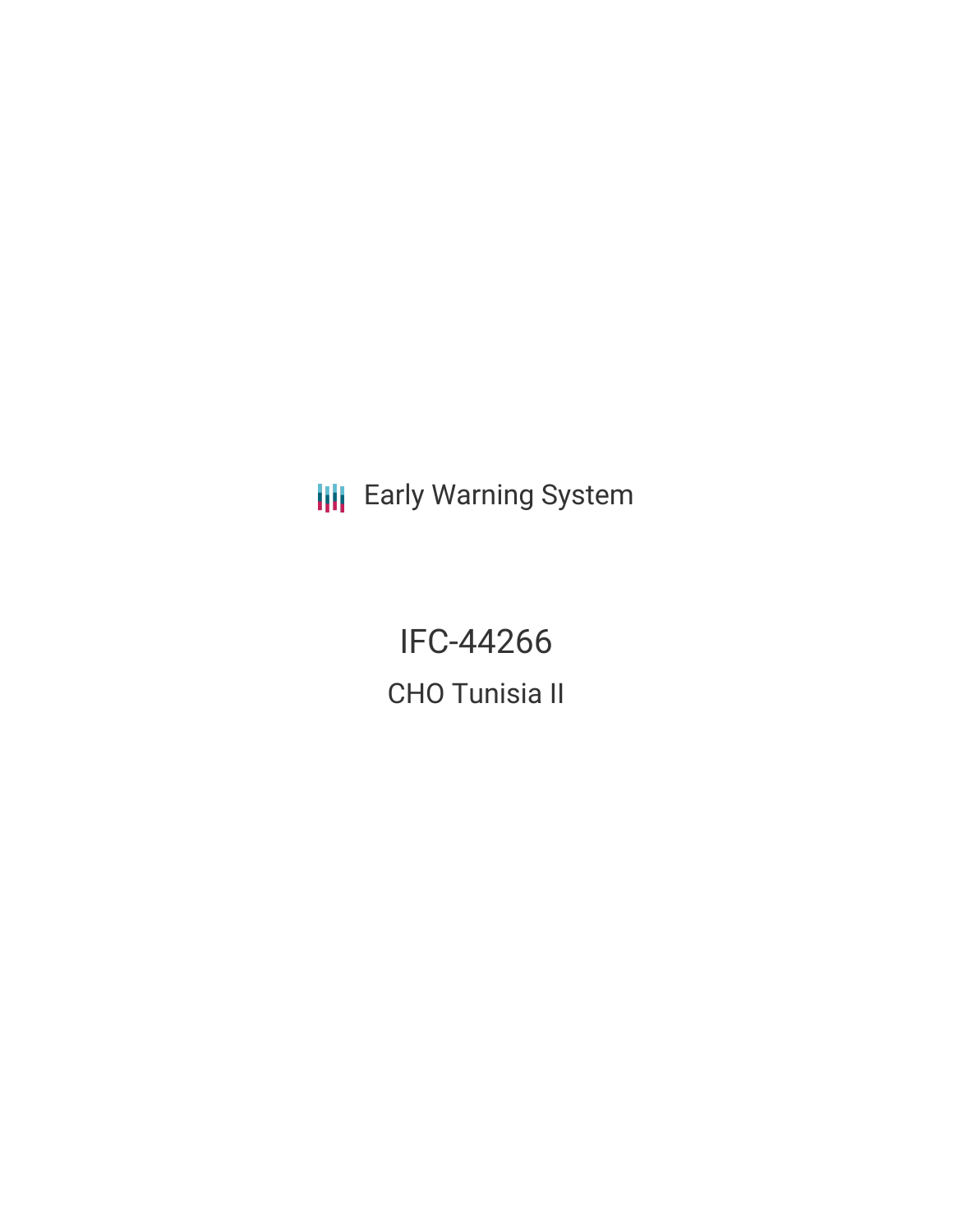# **Quick Facts**

| <b>Countries</b>               | Tunisia                                 |
|--------------------------------|-----------------------------------------|
| <b>Specific Location</b>       | Region of Sfax                          |
| <b>Financial Institutions</b>  | International Finance Corporation (IFC) |
| <b>Status</b>                  | Proposed                                |
| <b>Bank Risk Rating</b>        | B                                       |
| <b>Voting Date</b>             | 2021-02-01                              |
| <b>Borrower</b>                | CHO COMPANY SA                          |
| <b>Sectors</b>                 | Agriculture and Forestry                |
| <b>Investment Type(s)</b>      | Loan                                    |
| <b>Investment Amount (USD)</b> | $$36.71$ million                        |
| <b>Project Cost (USD)</b>      | \$64.98 million                         |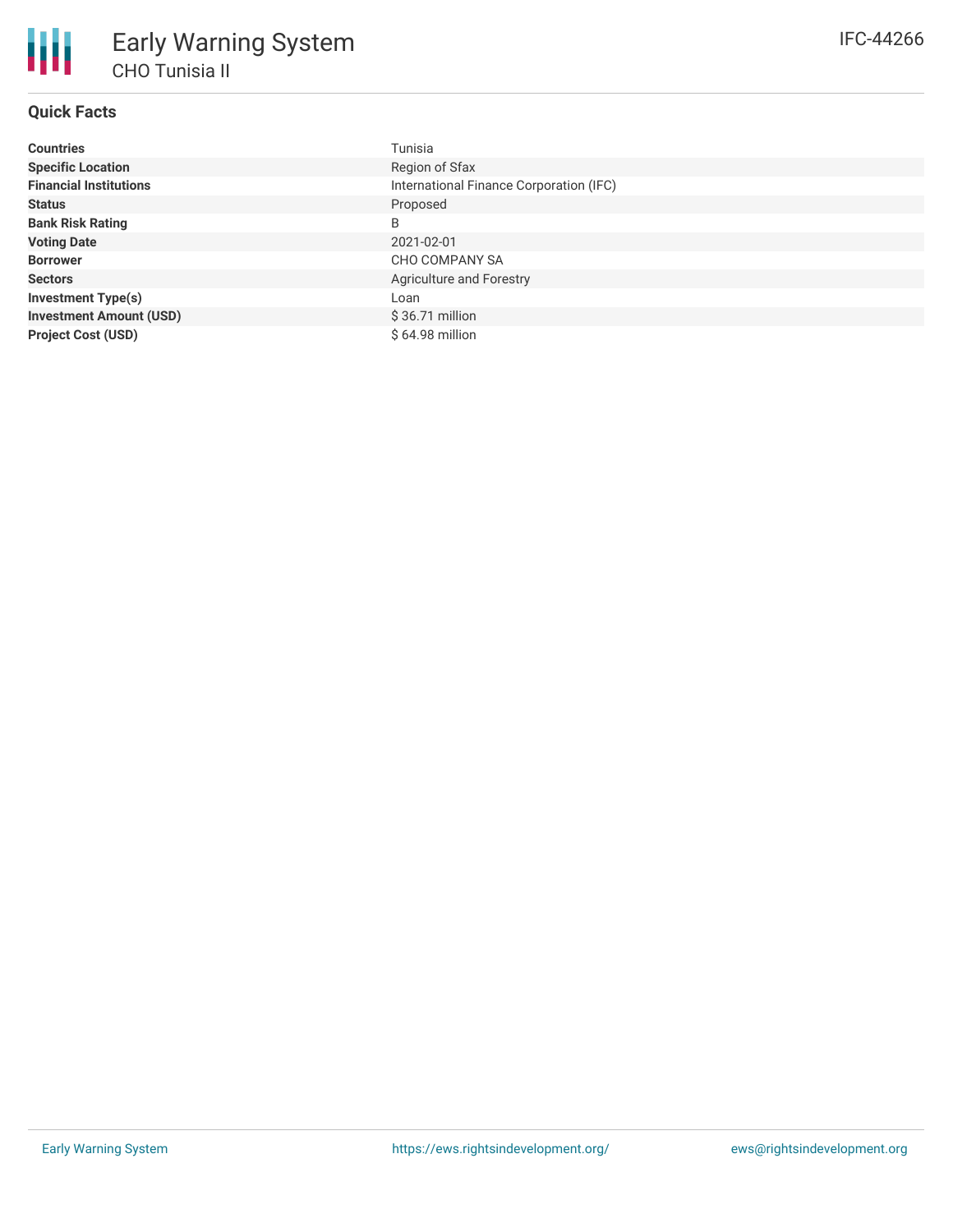

# **Project Description**

According to bank provided information, CHO Group, ("CHO" or the "Company"), was established in 1996 and is a leading olive oil producer in Tunisia. The Company's facilities are mainly located in the region of Sfax, Tunisia, and its destination markets span over 40 countries worldwide. CHO retains a workforce of 750 employees.

The proposed Project would help CHO liberate cash for its permanent working capital needs, and support its capex needs over the next 3 years.

The Project will be potentially supported by IFC's Advisory Services, namely on 2 fronts: (a) olive supply chain improvements, and (b) corporate governance.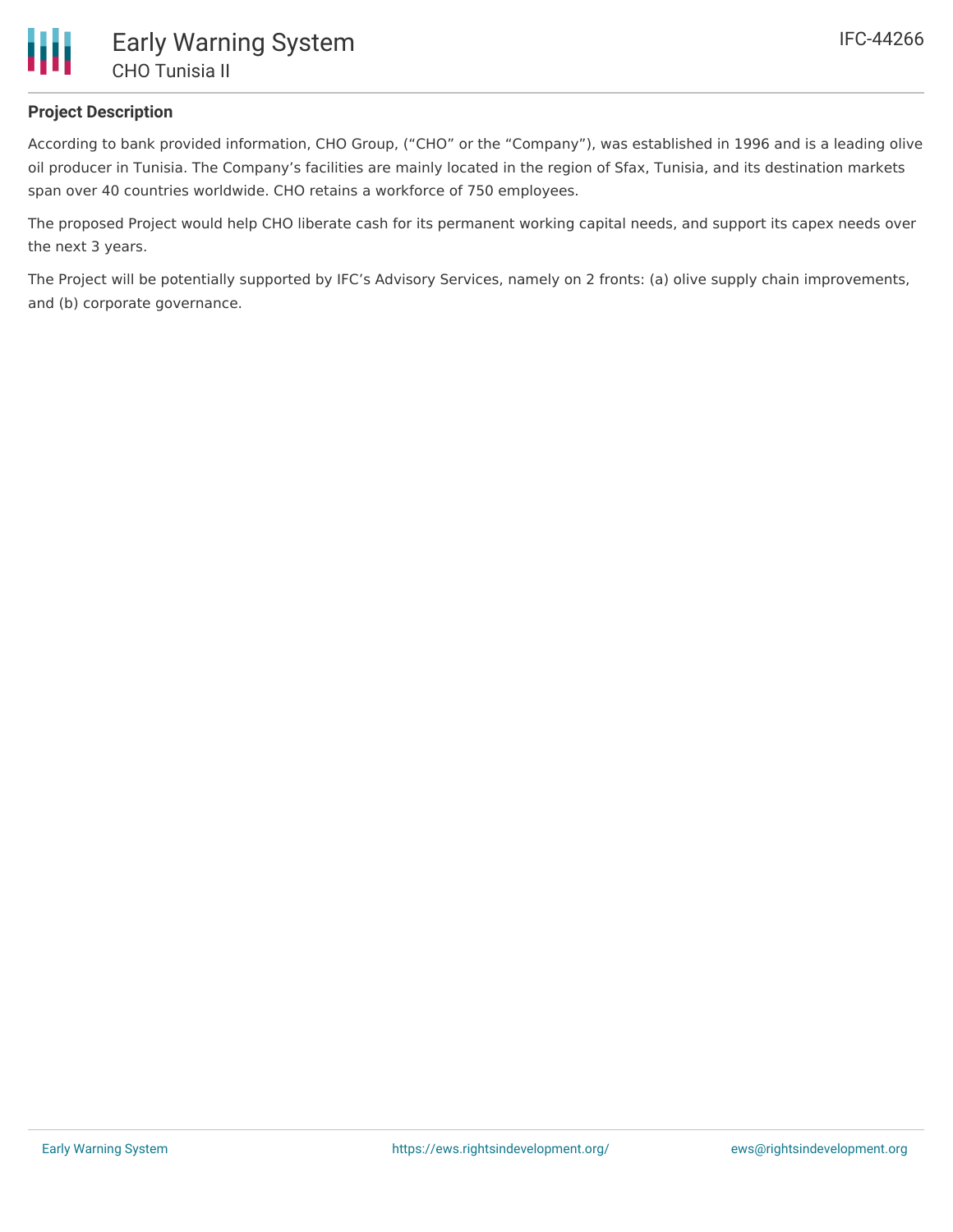### **Investment Description**

• International Finance Corporation (IFC)

The Project cost is estimated at EUR53.1 million.

The proposed IFC debt commitment is up to EUR30 million, of which up to EUR10 million for IFC's own account and up to EUR20 million through mobilization.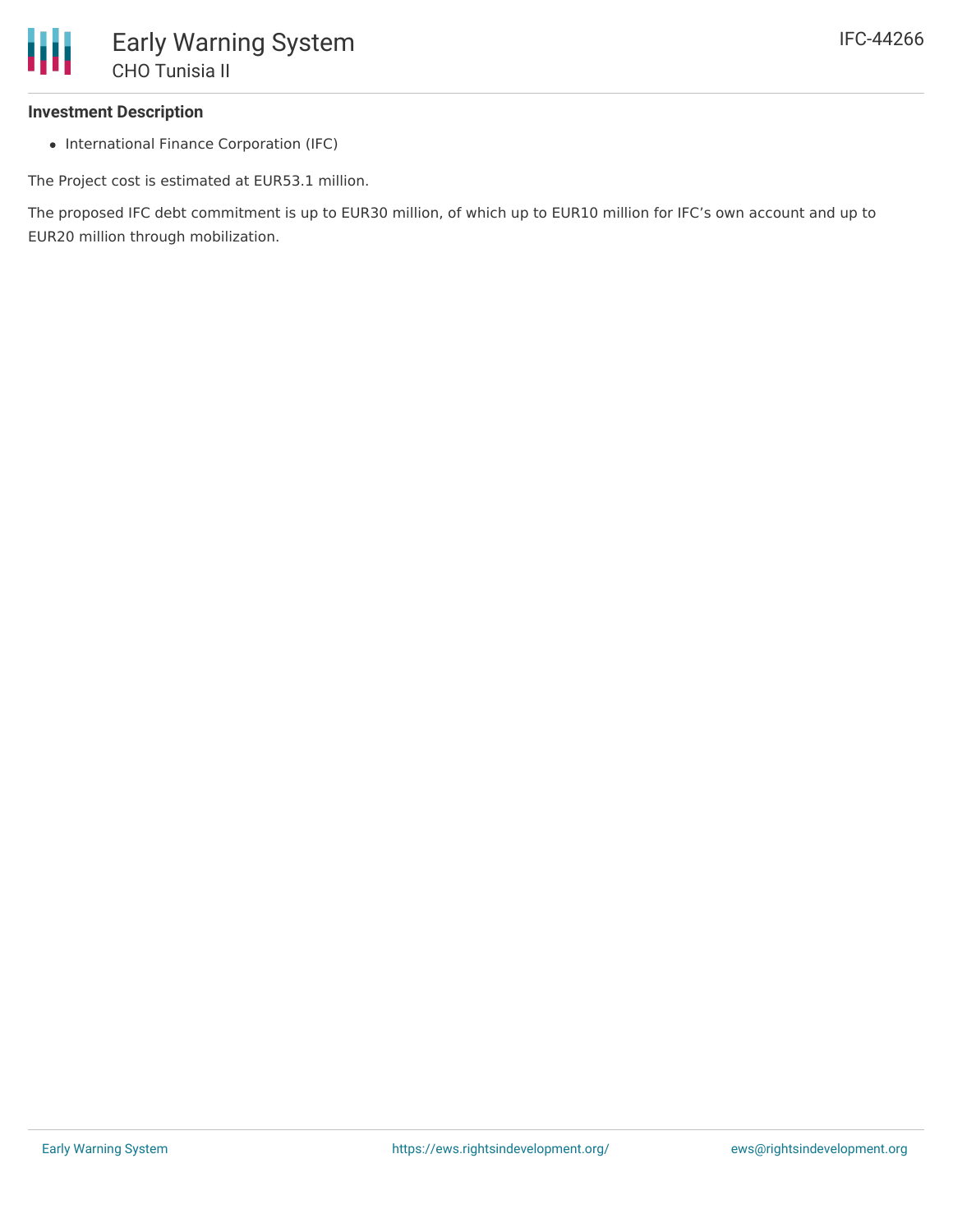

# **Private Actors Description**

CHO was created in 1996 by three entrepreneurs, Mr. Abdelaziz Makhloufi, Mr. Moncef Rekik, and Mr. Abderazzak Tounsi. The original founders own directly or indirectly about 93 percent of shares. The remaining is held by SICAR Invest.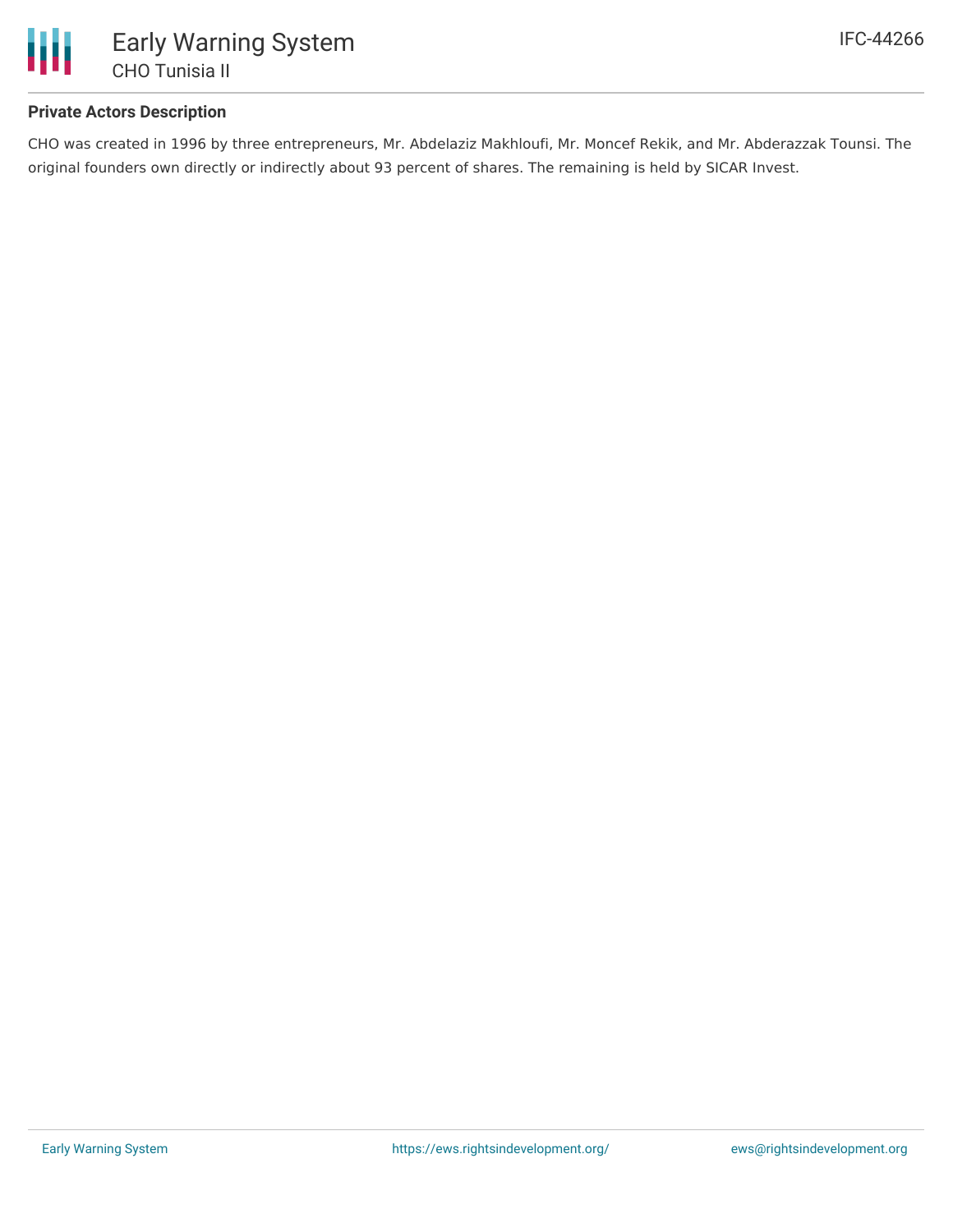# **Contact Information**

CHO Company Limited Rym Makhloufi Deputy General Manager +216 21 178 178 [Rym.makhoufi@cho.com.tn](mailto:Rym.makhoufi@cho.com.tn) Mahdia Road, Km 18 Sfax, Tunisia Group-cho.com

#### **ACCESS TO INFORMATION**

You can submit a request for information disclosure at: <https://disclosures.ifc.org/#/inquiries>

If you believe that your request for information from IFC has been unreasonably denied, or that this Policy has been interpreted incorrectly, you can submit a complaint at the link above to IFC's Access to Information Policy Advisor, who reports directly to IFC's Executive Vice President.

#### **ACCOUNTABILITY MECHANISM OF IFC/MIGA**

The Compliance Advisor Ombudsman (CAO) is the independent complaint mechanism and fact-finding body for people who believe they are likely to be, or have been, adversely affected by an IFC or MIGA- financed project. If you submit a complaint to the CAO, they may assist you in resolving a dispute with the company and/or investigate to assess whether the IFC is following its own policies and procedures for preventing harm to people or the environment. If you want to submit a complaint electronically, you can email the CAO at CAO@worldbankgroup.org You can learn more about the CAO and how to file a complaint at <http://www.cao-ombudsman.org>